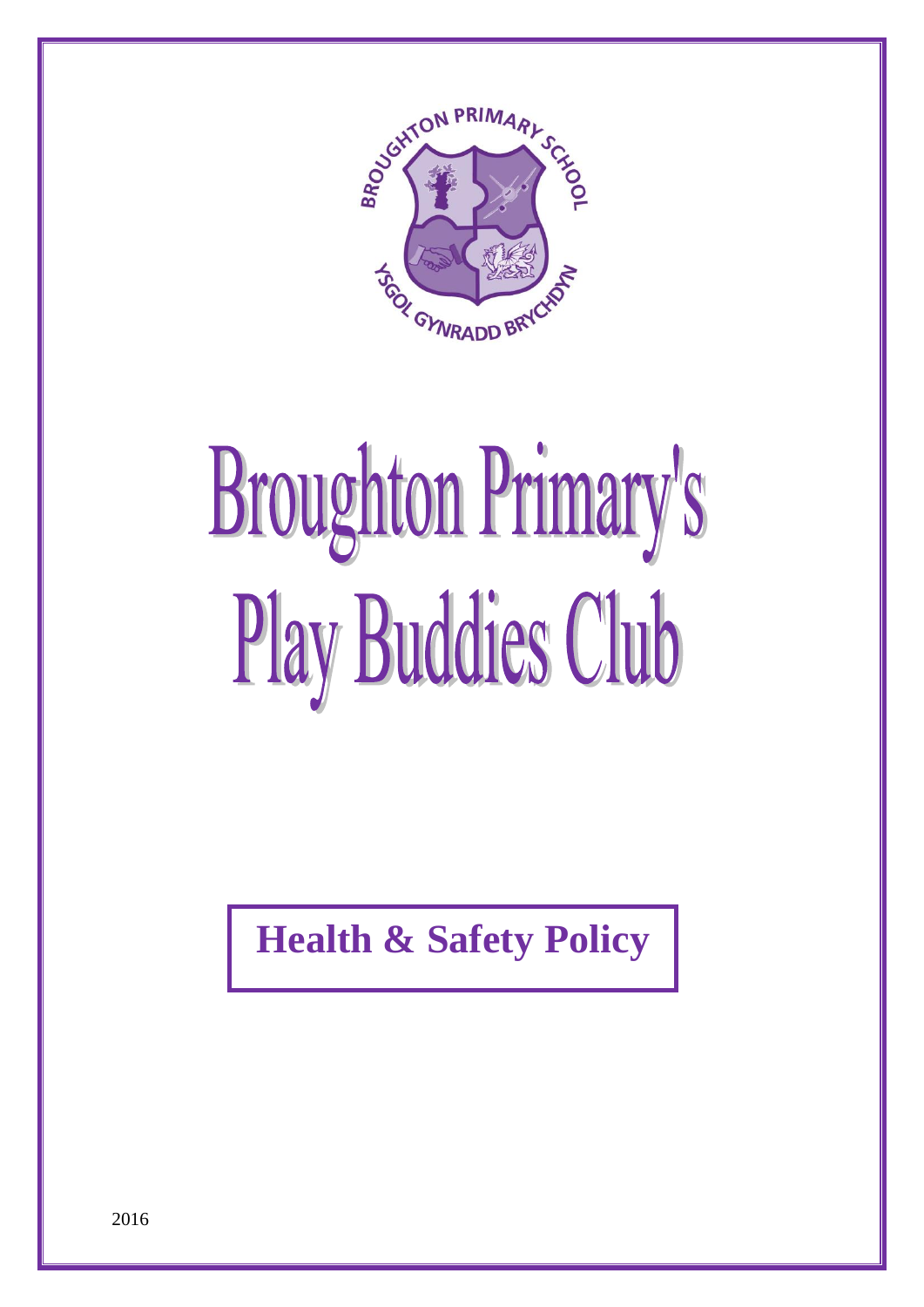# **HEALTH, SAFETY & HYGIENE POLICY**

## **HEALTH**

- The temperature in the hall will be maintained at not less than 65 degrees.
- There will be no smoking in any rooms used by the children.
- Children should have some opportunity of access to outdoor play – weather permitting.
- Staff should be aware of any child's special health conditions and appropriate care can then be made available (in consultation with the relevant parent).
- Please do not send your child to the club if he or she is unwell. If your child will not be attending the club due to illness, you must inform the school and the club.
- If a child misses three or more consecutive days of school due to illness, a refund or credit may be issued, at the discretion of the management committee.
- If a child is not feeling well enough to participate, it will be our policy to provide a quiet place to lie down or encourage him/her to participate in quiet activity. Any child will be observed for any worsening symptoms. Their parent/carer will be notified verbally the same day.
- If a child's condition worsens to such an extent that the playworkers are seriously concerned, and suspects urgent medical treatment is required, then the parent/carer will be notified immediately, and if necessary an ambulance will be called.
- If a child is exposed to a communicable disease, it will be our policy to contact the parents in writing; likewise we appreciate parents' co-operation if their comes down with an infectious disease, so that the appropriate steps can be taken to notify other club users if necessary.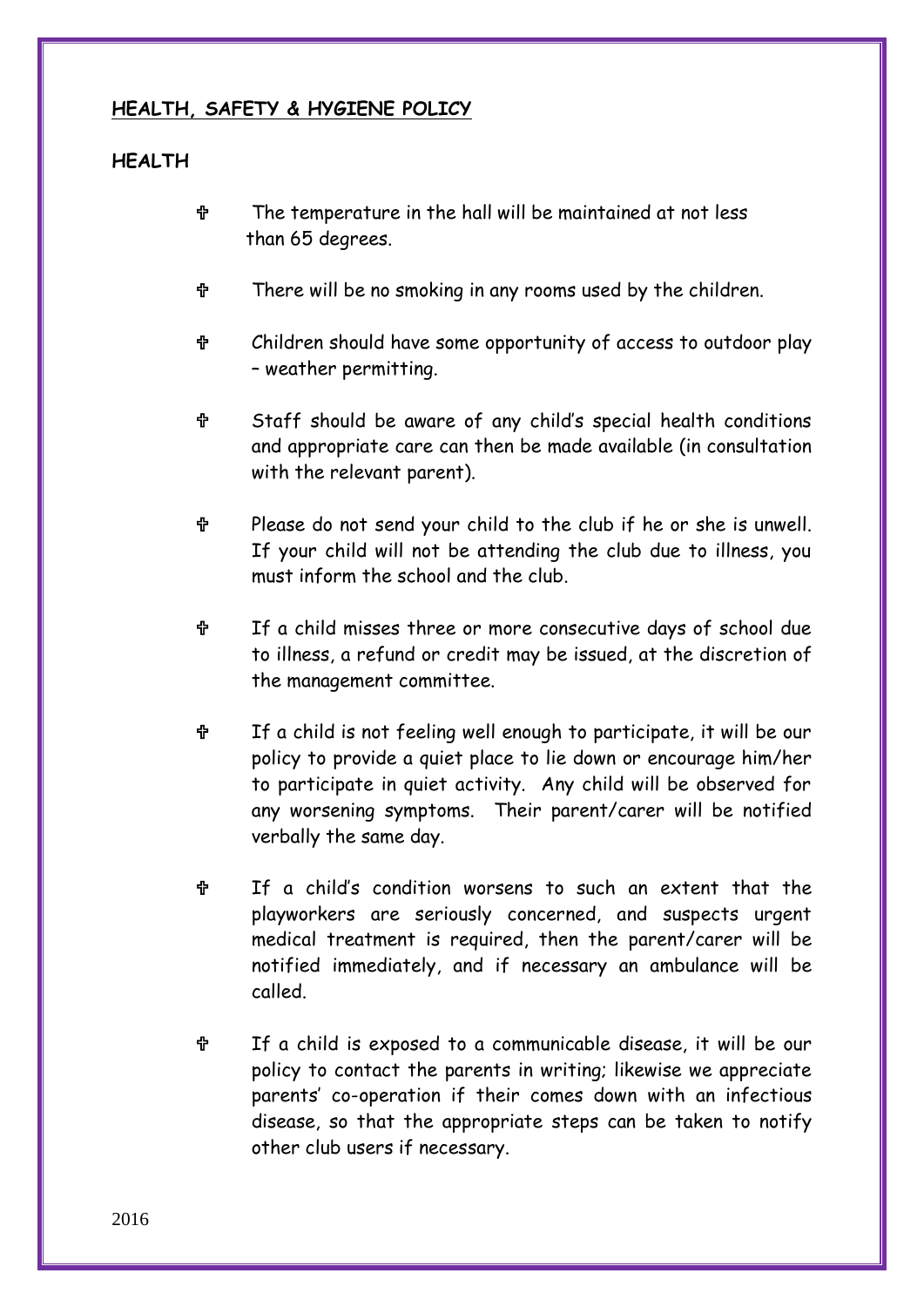- Medicines will not routinely be administered.
- A first aid box will be available and the contents checked and kept up to date. All members of staff will have up to date first aid certificates.

#### **SAFETY**

- $\bullet^*$  an emergency and fire drill notice will be displayed in the hall.
- $\bullet^*$  fire drill will be practised every half term and details recorded.
- $\mathbb{S}^*$  Equipment will be regularly monitored and checked for safety.
- $\bullet^*$  Equipment will be wellmaintained.
- $\bullet^*$  All staff will be aware of the correct use of equipment used by the club.
- $\mathbb{S}^*$  Children will not have unsupervised access to the kitchen.
- $\bullet^*$  Heating equipment must be regularly serviced and only heaters with a fire guard can be used.
- $\bullet^*$  A register of children and adults will be completed at the start of each session.
- Smoke detectors are installed and should be regularly checked.
- $\mathbf{S}^*$  Two adult workers will be present at all times and children will be supervised at all times.
- $\bullet^*$  The exits to the building must be kept clear at all times.
- $\bullet^*$  The premises will be checked before locking up at the end of each session.
- $\bullet^*$  A safety check on the premises, both indoor and out will be made at the beginning and end of each session.
- $\bullet^*$  The spread of toys will be controlled in order to ensure safety for others in the room.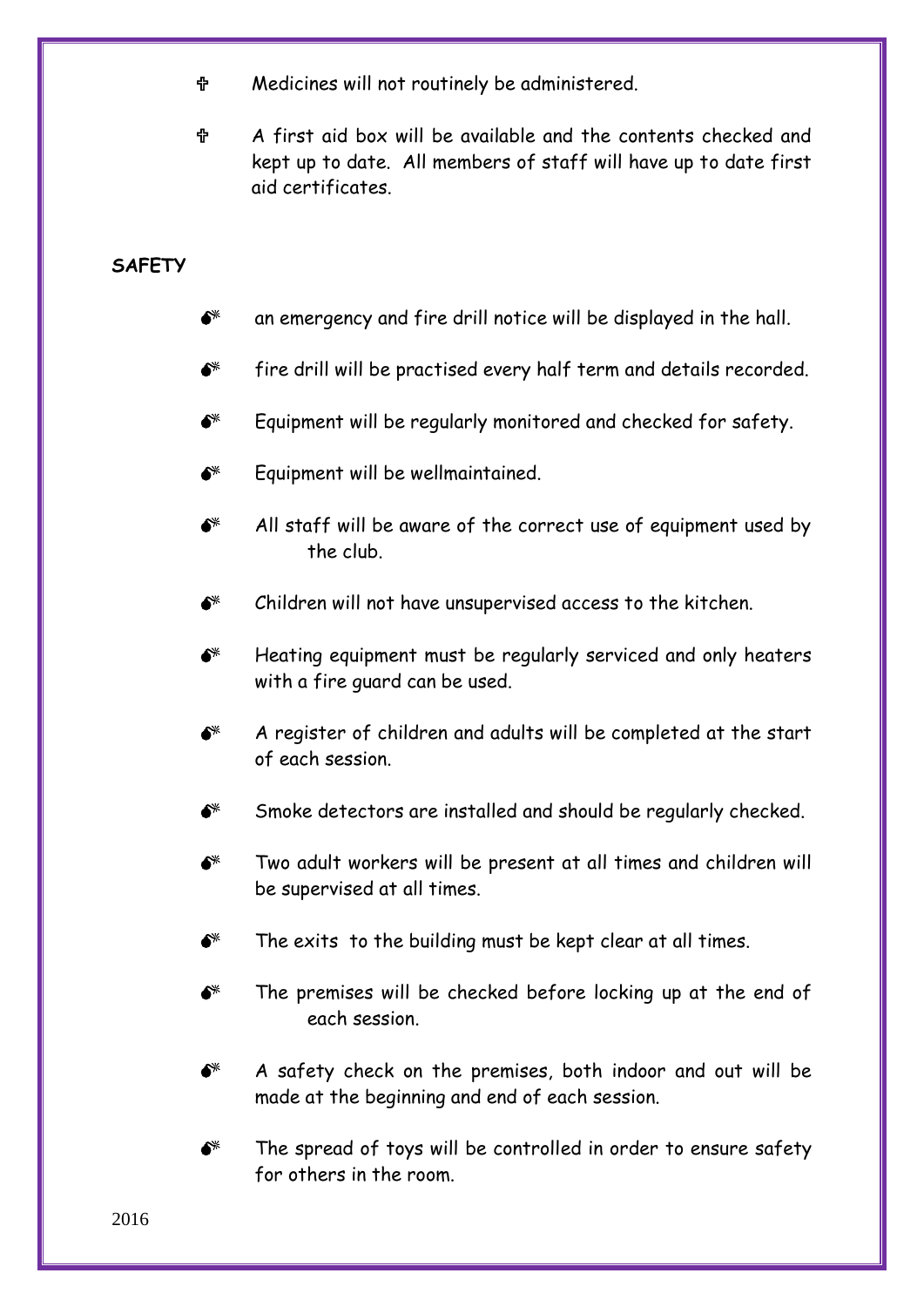- $\bullet^*$  Equipment offered to children will be appropriate for the age of the child.
- $\bullet^*$  Equipment available will be used according to manufacturer's instructions.
- $\mathbb{S}^*$  An accident book will be available for the reporting of all accidents. The book is kept inside the registration folder.
- $\bullet^*$  Electrical points will be kept covered. When in use leads and wires will be adequately guarded.
- $\mathbf{\hat{s}}^*$  Appropriate safety arrangements will be made for children with disabilities or learning difficulties.
- $\bullet^*$  A staff member will be appointed as safety officer / coordinator and will be responsible for bringing policy to the attention of everyone and for monitoring all aspects of safety.

# **HYGIENE**

- Hands must be washed after using the toilet. Running water, soap and towels will be available.
- tissues will be used and disposed of hygienically.
- Staff are aware of how infections, including HIV infections, are transmitted.
- Rubber gloves will be available for clearing up after spills of bodily fluids.
- Floors and other surfaces will be disinfected.
- Spare laundered clothes will be available in case of emergencies.

#### **FIRE DRILL POLICY**

#### **Fire Routine**

The following should be adhered to: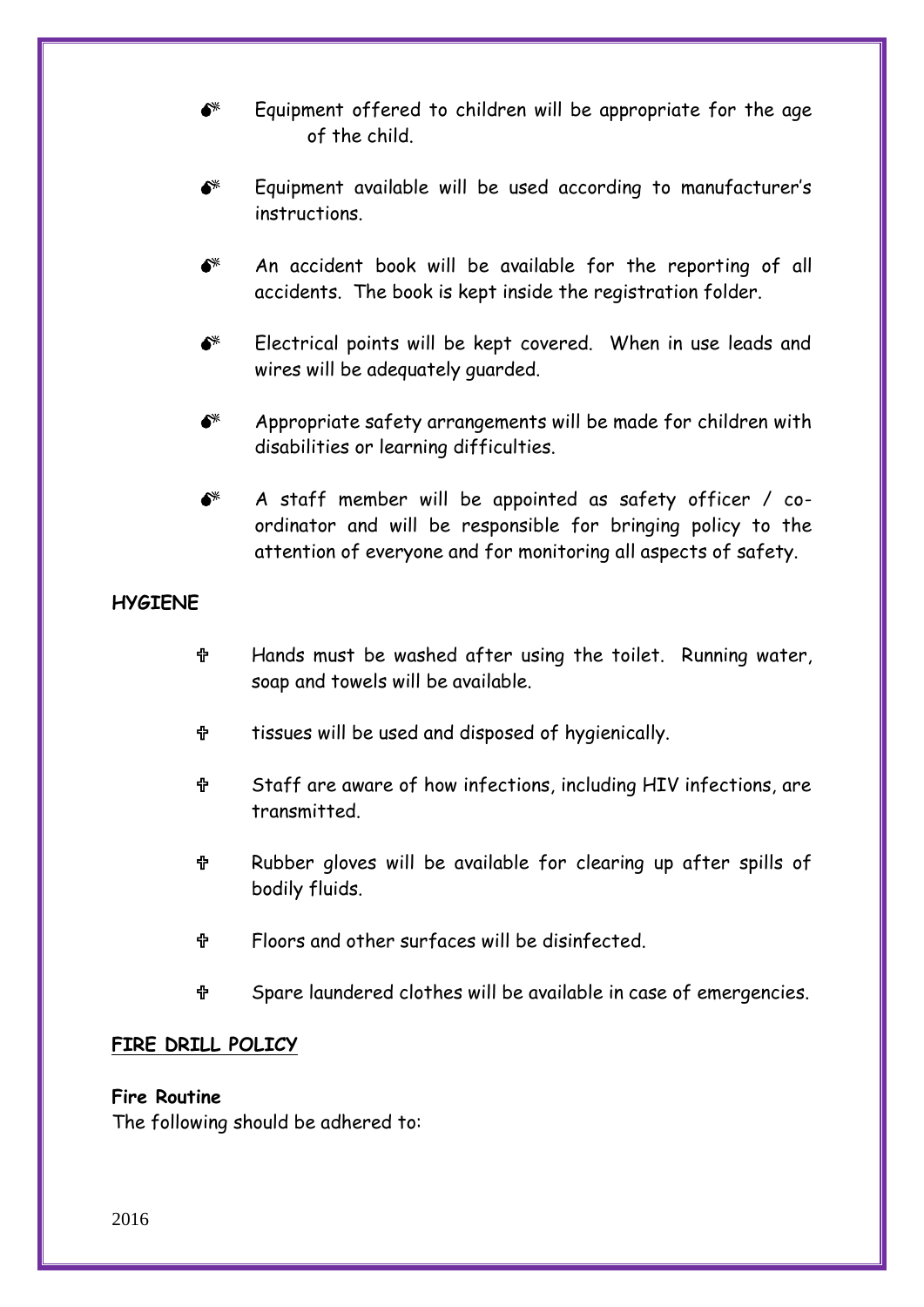- A notice detailing the action to be taken in the event of fire should be displayed in staff areas/adjacent to fire alarm contacts and fire points.
- The group leader and other staff should be familiar with the Fire Routine.
- Fire drills should be carried out on at least two occasions per year.
- A fire log book should be kept, in which the following details are recorded:
	- fire drills and fire instruction
	- testing and maintenance of fire alarm system
	- testing and maintenance of fire fighting equipment
	- testing and maintenance of emergency lighting (where applicable).

The log book should be readily available for inspection as and when required.

#### **Frequency of inspections**

Re-inspections of premises are carried out annually by the local Fire Officer. The purpose of these inspections it to ensure that arrangements for the safety of occupants are properly available and maintained and that no additional fire hazards are introduced.

#### **Suggested drill: groups of young children**

A fire drill for very young children needs to be planned so that no children become frightened, but it should not be treated as a game. In order that children have plenty of opportunity to ask questions, it would be a good idea to have a book such as the Ladybird book about the Fireman from their series 'People at Work'. This has pictures which stimulate discussion. The adult should emphasise that fires hardly ever happen, but if they do it is important that everyone should know what to do so that the building is emptied quickly.

#### **Preparation**

1) The Supervisor should form the habit of checking numbers early in the session. It would be helpful to have a board to indicate the actual number of children and adults on the premises, including visitors. (This number may be different from the number on the register.)

2) Staff should check, prior to the commencement of every session, that all doors which may be required as fire exits are unlocked, easily opened and not obstructed.

3)The staff should know how to call the Fire Brigade.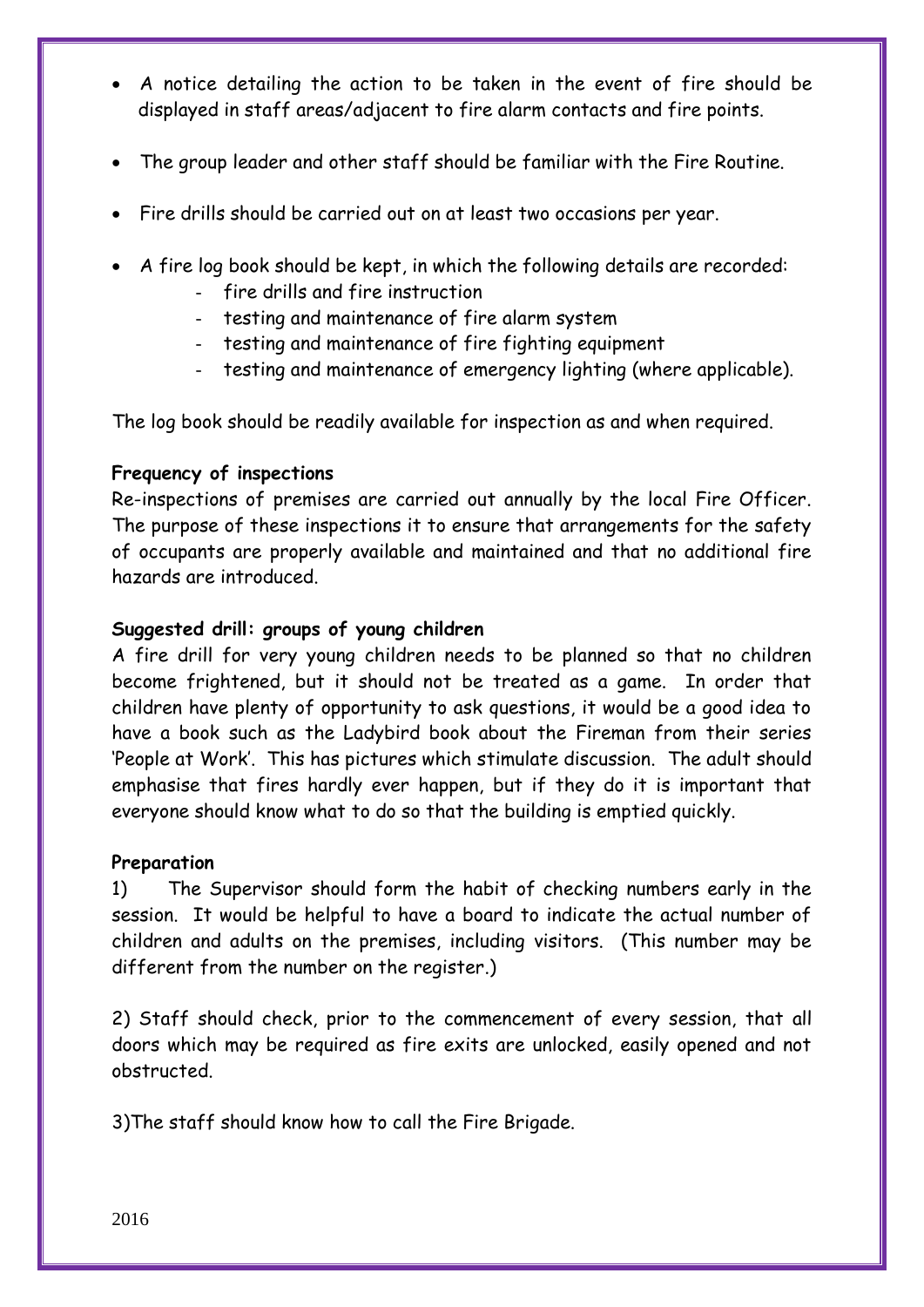4) There should be a signal which is used only for the purpose of calling children in an emergency (or drill). It might be a whistle or a gong. It should be easily accessible.

5) Fire extinguishers should be fixed with their base at about 760 mm from the ground. They should be serviced once a year. Staff should familiarise themselves with the type and method of operation of the fire appliances provided.

6) When starting to teach the children, the first stage is to train them to respond to the signal by stopping whatever they are doing and going to the Supervisor. Do not attempt the full drill until this has been mastered. Some children will not realise the urgency and will want to go and wash their hands or delay for some reason. When everyone has learnt the immediate response, the full procedure can be attempted.

7) Detecting fire: if you see or smell smoke or hear crackling, do not wait to be certain that there is a fire; put the fire procedure into action, call the Fire Brigade.

#### **In the event of a fire**

1)Operate the alarm (fire alarm point, gong, bell or whistle).

2)Person in charge to ensure that the Fire Brigade is called immediately.

3)Close all doors and windows in the vicinity of the fire to prevent spread.

4)Staff members must escort all children from the building to the assembly point, which is on the Fire Notice. During this procedure no person or child should return into the building for their clothing or books.

5)Toilets, cloakrooms should be checked by the Supervisor or second assistant.

6) On reaching the assembly point a roll call should be taken at the earliest opportunity.

7) The Officer-in-Charge of the first fire fighting appliance to arrive should be informed of any missing persons and their last known whereabouts. He should also be informed of the last location of the fire.

8) Pending the arrival of the Fire Brigade, staff may carry out such fire fighting as can be done without danger to themselves.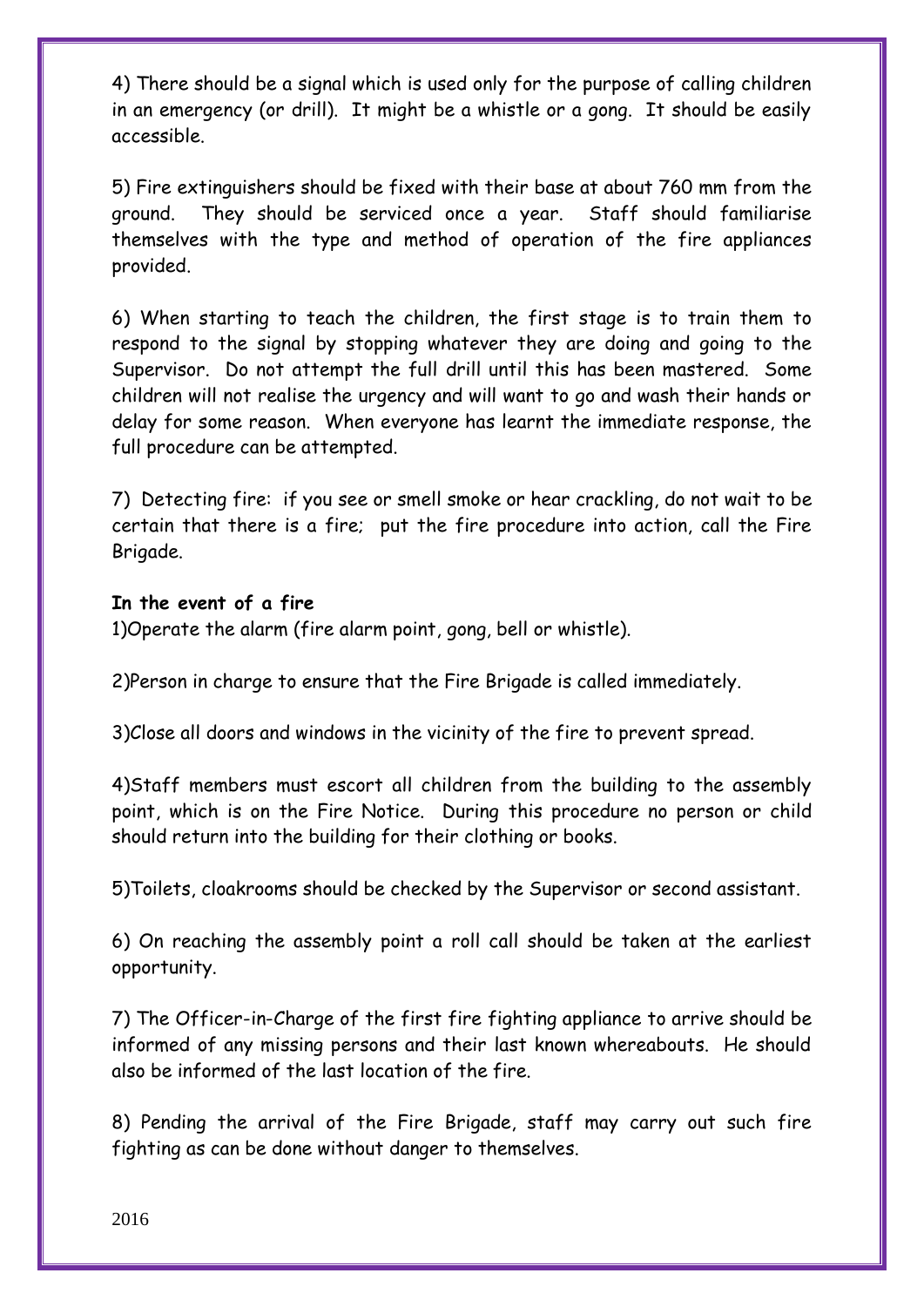#### **HEALTH AND SAFETY AT WORK ACT 1984**

Under the Health and Safety at Work Act 1984, as an employer your club has a duty to maintain health, safety and welfare standards. This responsibility extends to all your staff, volunteers and anyone using the club. You will need to draw up a formal safety policy – everyone involved in the club should be consulted when you draw this up.

#### **Activities**

- Activities should always be planned with an appropriate level of supervision.
- Any activity involving dangerous or potentially dangerous equipment (i.e. cooking, candle making, crafts, etc.) should have constant supervision.
- If children are playing outside the building, there should be at least one playworker outside with them.
- Dangerous behaviour by the children should be discouraged at all times.

#### **Fire drill**

- There should be a regular fire drill at least once a term. This should be recorded on the relevant check list.
- The club leader should ensure that all staff know and understand the fire drill.
- Staff should not smoke in the play building or in the presence of children.

#### **Accidents**

- All accidents must be recorded in the accident report book.
- The club should have a first aid box, which is kept well stocked. Only playcare workers should have access to the box.
- Any special medical needs should be recorded.
- If a child has to bring any drugs to the club they should be handed over to the senior worker. They should be clearly labelled. Drugs should only be dispensed on the written authority of the child's parent or carer.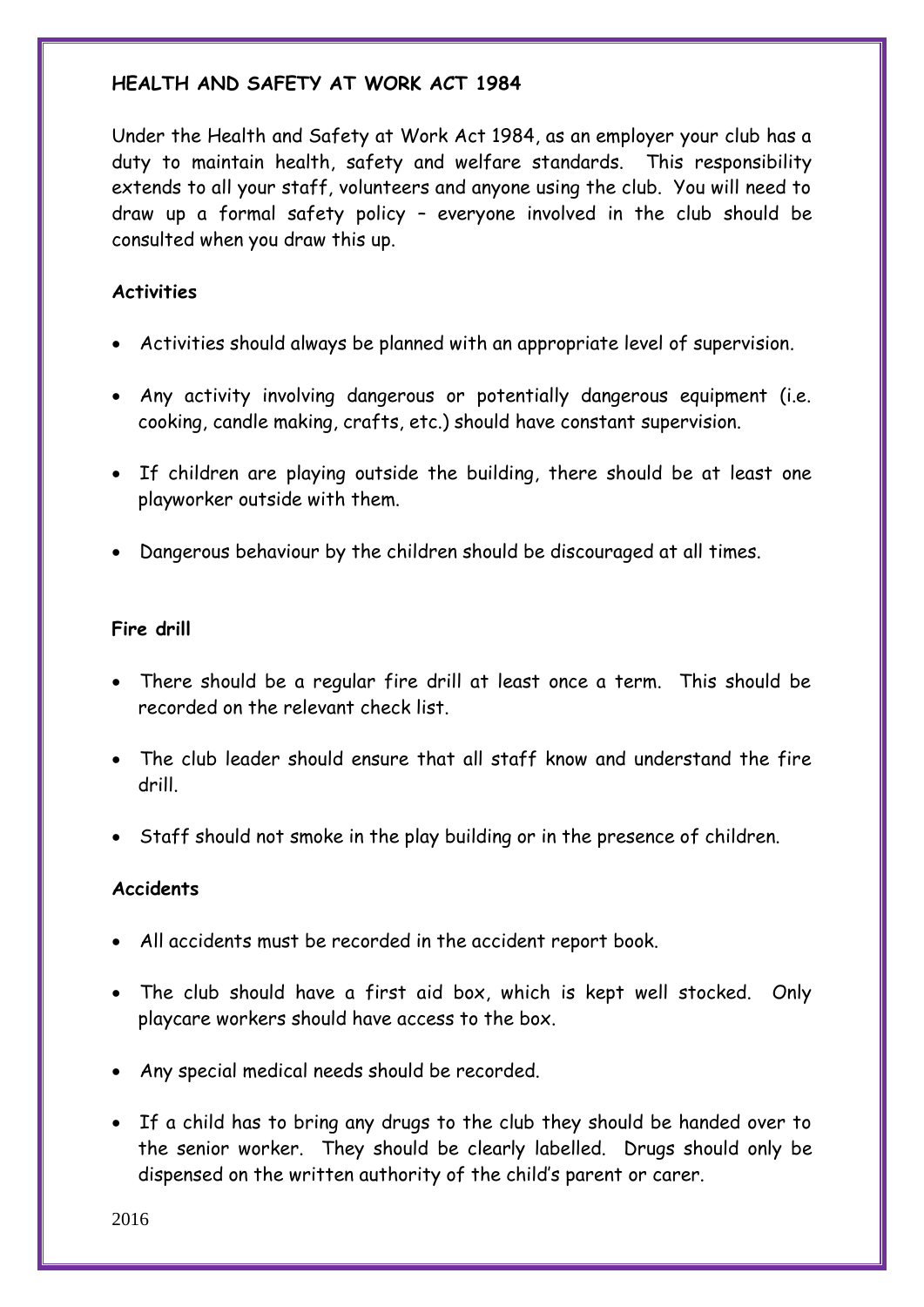- Children with asthma should have access to their medication at all times. They know best when they need to use it. Contact the National Asthma Campaign for guidelines.
- Aspirins or paracetamol should not be given to children.
- Full training for all elements of health and safety must be provided for staff.
- If you have close links with a school it may be worth your while to adopt their policy.

#### **Major accidents**

- Apply first aid.
- Call an ambulance providing details of the injury, the location of the club and the name of the child.
- Call the child's parent or carer.

On:............................................................................

- If the child's parent or carer has not arrived at the club by the time the ambulance is ready to leave, then a playworker must accompany the child to hospital.
- An incident report form should be completed as soon as possible after the accident and given to the chairperson or the club co-ordinator.

This health and safety policy and procedure was passed for use in Broughton Primary's Play Buddies.

| 2016 |  |
|------|--|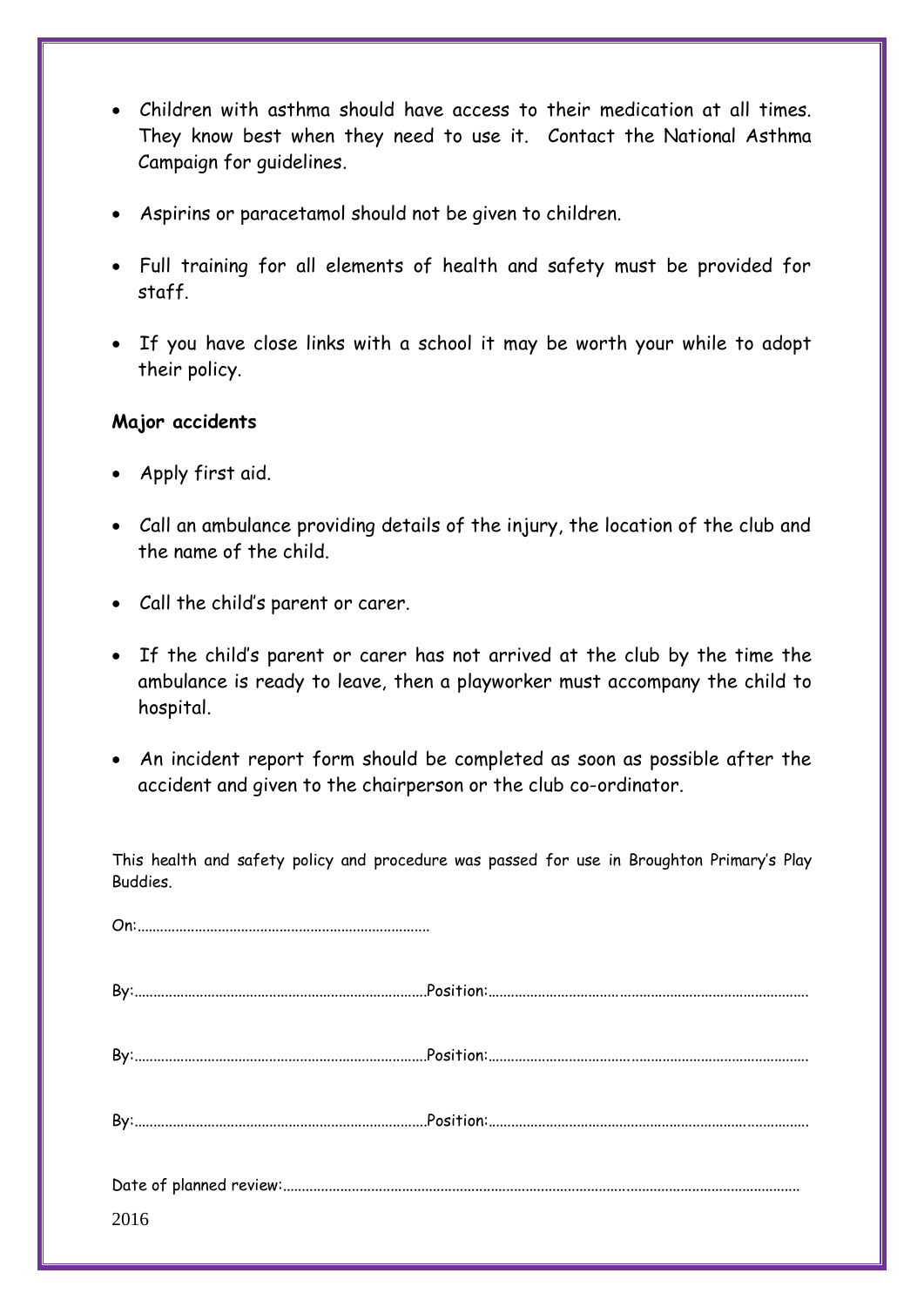# **HEALTH AND SAFETY CHECKLIST**

| <b>ITEM</b>                                       | Daily                 | Weekly  | Termly |
|---------------------------------------------------|-----------------------|---------|--------|
| <b>DRAINAGE</b>                                   |                       |         |        |
| -Are gutters securely fixed and                   |                       | -visual |        |
| undamaged?                                        |                       | check   |        |
| -Are drainpipes securely fixed and                |                       | -visual |        |
| undamaged?                                        |                       | check   |        |
| -Are drainage points clear of debris              |                       |         |        |
| or other                                          |                       |         |        |
| blockages?                                        |                       |         |        |
| WALLS                                             |                       |         |        |
| -Is there any external damage?                    |                       | -visual |        |
| -Is there any evidence of damp?                   |                       | check   |        |
|                                                   |                       | -visual |        |
|                                                   |                       | check   |        |
| <b>DOORS</b>                                      |                       |         |        |
| -Are external doors securely fixed                | -Test by use.         |         |        |
| and in good working condition?                    |                       |         |        |
| -Are internal doors in good working               | -Test by use.         |         |        |
| condition?                                        | -Test by use.         |         |        |
| -Are locks and door fittings secure               |                       |         |        |
| and in good working order?                        | -Visual check.        |         |        |
| -Are all glazed door panels secure                |                       |         |        |
| and intact?                                       |                       |         |        |
|                                                   |                       |         |        |
|                                                   |                       |         |        |
| <b>WINDOWS</b>                                    |                       |         |        |
| -Are all windows securely fixed?                  | -Test by use.         |         |        |
| -Is all glazing material fixed and                | -Test by use.         |         |        |
| intact?                                           | -Test by use.         |         |        |
| -Do windows open and close easily?                |                       |         |        |
| -Are all fittings secure and in good              | -Test by use.         |         |        |
| working order?                                    |                       |         |        |
| -Are guards or shutters securely                  | -Test by use.         |         |        |
| fixed and in good condition?<br><b>STRUCTURAL</b> |                       |         |        |
|                                                   |                       | -Visual |        |
| -Is there evidence of damage by<br>damp or rot?   |                       | check.  |        |
|                                                   |                       |         |        |
| <b>TOILETS</b>                                    |                       |         |        |
| -Are all toilets thoroughly cleaned?              | Check at least once a |         |        |
| 2016                                              |                       |         |        |